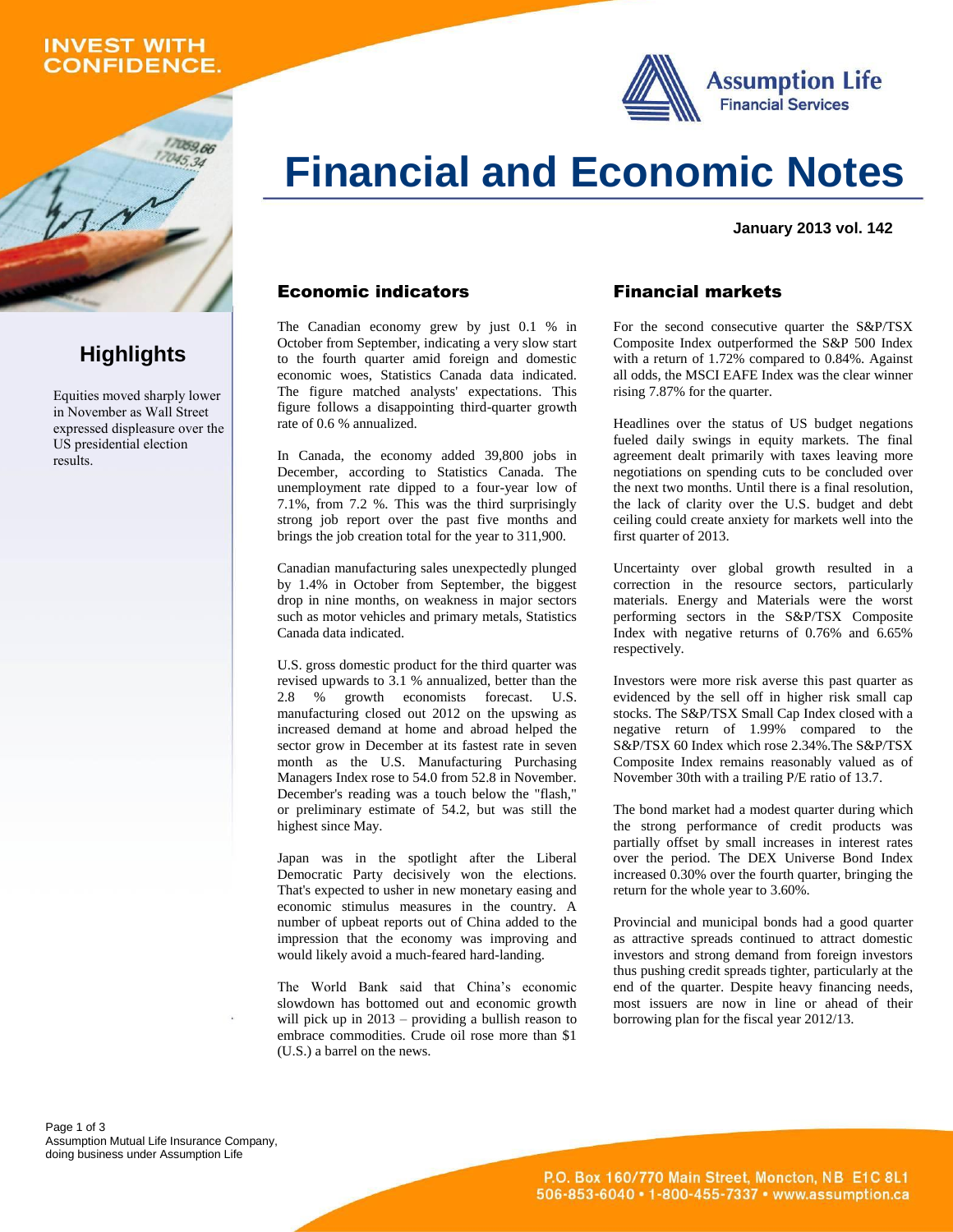### **INVEST WITH ONFIDENCE.**

17059,66  $17045,34$ 



# **Financial and Economic Notes**

### Assumption Life Investment Funds Applicable for Registered Pension Plan clients only

### Gross returns as of December 31, 2012

| <b>FUNDS</b>                                     | 1 MTH                   | <b>YTD</b>       | 1 year        | 2 years                 | 3 years          | 4 years          | 5 years          |
|--------------------------------------------------|-------------------------|------------------|---------------|-------------------------|------------------|------------------|------------------|
| <b>ASSUMPTION/LOUISBOURG FUNDS</b>               | $\frac{0}{0}$           | $\frac{0}{0}$    | $\frac{0}{0}$ | $\frac{1}{2}$           | $\frac{0}{0}$    | $\frac{0}{0}$    | $\frac{1}{2}$    |
| <b>Balanced Fund - RPP</b>                       | 1.7                     | 5.5              | 5.5           | 2.8                     | 4.6              | 6.8              | 2.2              |
| Multi-Index                                      | 1.2                     | 7.4              | 7.4           | 3.5                     | 5.7              | 8.4              | 2.8              |
| <b>Canadian Dividend Fund</b>                    | 2.2                     | 12.2             | 12.2          | 4.9                     | 9.2              | 14.9             | 2.6              |
| S&P / TSX Index                                  | 2.0                     | 7.2              | 7.2           | $-1.1$                  | 4.8              | 11.7             | 0.8              |
| <b>U.S. Equity Fund (\$CAN)</b>                  | 4.1                     | $-1.2$           | $-1.2$        | 4.2                     | 4.4              | 6.4              | 0.4              |
| S&P 500 Index (\$ CAN)                           | $\overline{1.2}$        | 13.6             | 13.6          | 8.9                     | 9.1              | 9.0              | 1.8              |
| <b>Money Market Fund</b>                         | 0.1                     | 0.8              | 0.8           | 0.9                     | 0.8              | 0.9              | n/a              |
| SCM 91 Day T-Bills                               | $\overline{0.1}$        | $\overline{1.0}$ | 1.0           | 1.0                     | $\overline{0.9}$ | $\overline{0.8}$ | n/a              |
| <b>Canadian Equity Fund</b>                      | 2.2                     | 7.9              | 7.9           | $-2.3$                  | 2.3              | 9.4              | $-2.5$           |
| S&P / TSX Index                                  | 2.0                     | 7.2              | 7.2           | $-1.1$                  | 4.8              | 11.7             | 0.8              |
| <b>Fixed Income Fund</b>                         | 0.0                     | 4.1              | 4.1           | 6.7                     | 6.9              | 7.4              | 6.7              |
| SCM Universe Bond Index                          | $-0.1$                  | 3.6              | 3.6           | 6.6                     | 6.6              | 6.3              | 6.4              |
| <b>Growth Portfolio</b>                          | 2.0                     | 7.8              | 7.8           | 1.2                     | n/a              | n/a              | n/a              |
| Multi-Index                                      | 3.0                     | 11.1             | 11.1          | 0.0                     | n/a              | n/a              | n/a              |
| <b>Balanced Growth Portfolio</b>                 | 1.7                     | 7.0              | 7.0           | 2.2                     | n/a              | n/a              | n/a              |
| Multi-Index                                      | 2.4                     | 9.7              | 9.7           | 1.5                     | n/a              | n/a              | n/a              |
| <b>Balanced Portfolio</b>                        | 1.3                     | 6.7              | 6.7           | 3.8                     | n/a              | n/a              | n/a              |
| Multi-Index                                      | 1.8                     | 8.3              | 8.3           | 3.4                     | n/a              | n/a              | n/a              |
| <b>Conservative Portfolio</b>                    | 0.4                     | 6.4              | 6.4           | 5.3                     | n/a              | n/a              | n/a              |
| Multi-Index                                      | 1.2                     | 6.7              | 6.7           | 5.2                     | n/a              | n/a              | n/a              |
| <b>Small Cap. Canadian Equity Fund</b>           | 2.2                     | 0.6              | 0.6           | $-4.3$                  | 8.5              | 21.1             | 3.9              |
| <b>BMO NB Small Cap Weighted Index</b>           | 2.4                     | $-2.2$           | $-2.2$        | $-9.8$                  | 4.6              | 20.5             | $-0.3$           |
| <b>TSX Momentum</b>                              | $-2.7$                  | 1.1              | 1.1           | $-8.5$                  | 2.5              | 8.7              | $-3.0$           |
| S&P / TSX Index                                  | 2.0                     | 7.2              | 7.2           | $-1.1$                  | 4.8              | 11.7             | 0.8              |
| <b>FIDELITY FUNDS</b>                            |                         |                  |               |                         |                  |                  |                  |
| <b>Canadian Opportunities Fund</b>               | 4.1                     | 12.4             | 12.4          | 1.6                     | 9.7              | 21.4             | 7.1              |
| S&P / TSX Small and Mid Cap Combined Index       | 1.9                     | 4.7              | 4.7           | $-1.8$                  | 7.9              | 16.7             | 2.6              |
| <b>True North Fund</b>                           | 2.0                     | 10.7             | 10.7          | 2.0                     | 6.2              | 12.4             | 1.4              |
| S&P / TSX Index                                  | $\overline{2.0}$        | 7.2              | 7.2           | $-1.1$                  | 4.8              | 11.7             | $\overline{0.8}$ |
| <b>Overseas Fund</b>                             | 3.8                     | 17.4             | 17.4          | 1.4                     | 3.3              | 7.1              | $-3.8$           |
| <b>MSCI EAFE Index</b>                           | 3.4                     | 14.9             | 14.9          | 1.6                     | 1.9              | 4.6              | $-3.5$           |
| <b>Global Health Care Fund</b>                   | 1.1                     | 16.6             | 16.6          | 10.0                    | 7.2              | 8.0              | 4.7              |
| Goldman Sachs HealthCare Index                   | 0.7                     | 16.0             | 16.0          | 14.1                    | 8.5              | 6.9              | 5.2              |
| <b>Global Technology Fund</b>                    | 2.7                     | 15.8             | 15.8          | 3.9                     | 6.0              | 14.0             | 2.3              |
| Goldman Sachs Technology Index                   | 1.0                     | 13.2             | 13.2          | 5.5                     | 5.6              | 12.2             | 2.0              |
| <b>Europe Fund</b>                               | 3.5<br>$\overline{3.1}$ | 28.1<br>16.5     | 28.1<br>16.5  | 6.2<br>$\overline{3.0}$ | 7.1<br>1.5       | 8.6<br>4.8       | $-2.1$<br>$-4.2$ |
| <b>MSCI</b> Europe Index                         | 0.9                     | 12.9             | 12.9          | 5.2                     | 7.2              |                  |                  |
| <b>American Disciplined Equity Fund</b>          | 1.2                     | 13.6             | 13.6          | 8.9                     | 9.1              | 8.3<br>9.0       | $-0.6$<br>1.8    |
| S&P 500 Index (\$CAN)                            | 2.3                     |                  |               | 1.4                     |                  | 10.5             | 0.4              |
| <b>NorthStar Fund</b><br><b>MSCI</b> World Index | 2.1                     | 10.6<br>13.4     | 10.6<br>13.4  | 4.7                     | 5.5<br>5.2       | 6.8              | $-1.0$           |
| <b>Monthly Income Fund</b>                       | 1.9                     | 9.4              | 9.4           | 8.9                     | 10.6             | 15.4             | 8.0              |
| Multi-Index                                      | 1.2                     | 7.4              | 7.4           | 3.5                     | 5.7              | 8.4              | 2.8              |
| <b>Canadian Asset Allocation Fund</b>            | 0.7                     | 5.0              | 5.0           | 0.8                     | 4.5              | 9.8              | 3.7              |
| Multi-Index                                      | 1.2                     | 7.4              | 7.4           | 3.5                     | 5.7              | 8.4              | 2.8              |
| <b>Far East Fund</b>                             | 5.2                     | 22.6             | 22.6          | n/a                     | n/a              | n/a              | n/a              |
| MSCI AC FE ex Jap (G)                            | 3.7                     | 19.7             | 19.7          | n/a                     | n/a              | n/a              | n/a              |